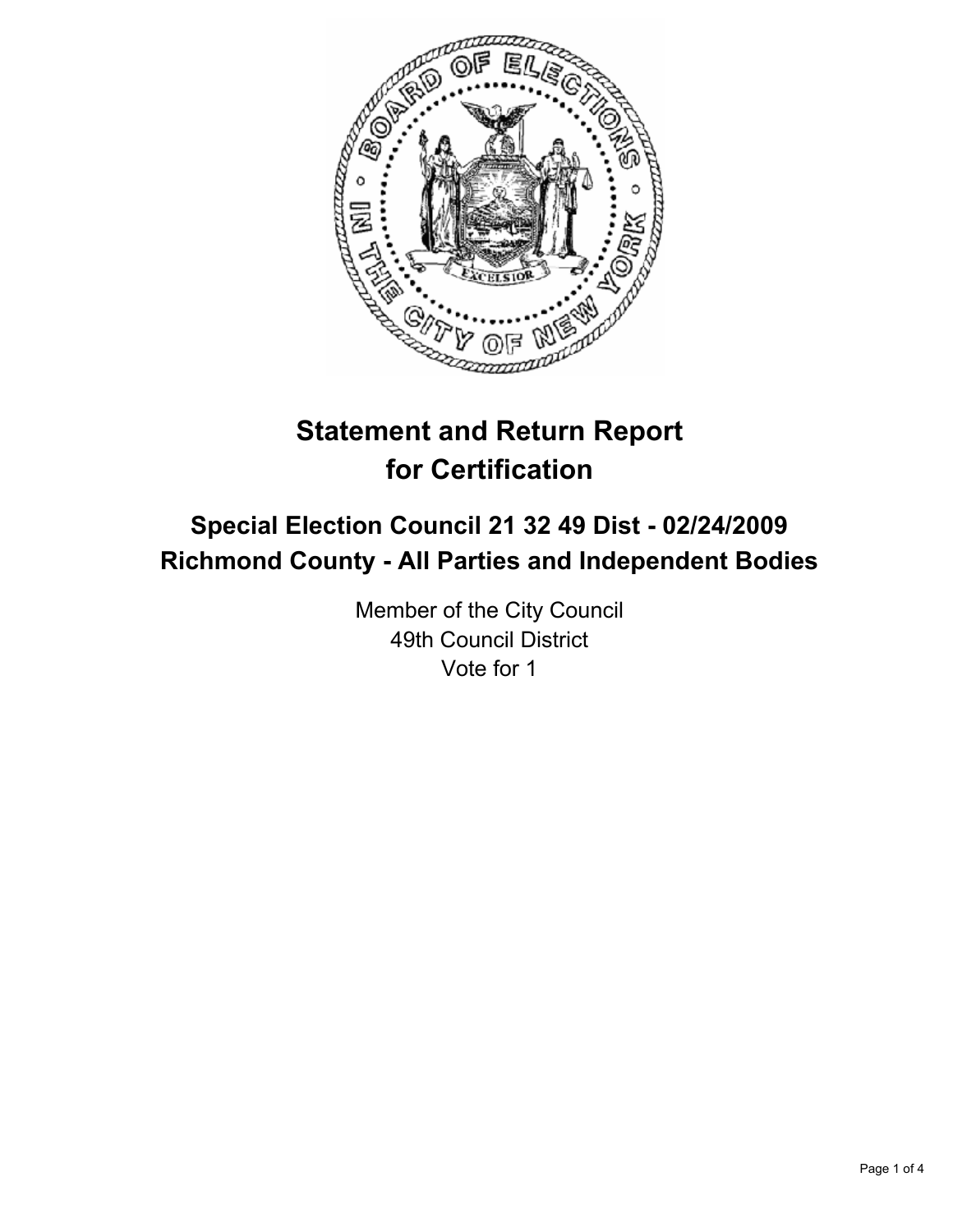

#### **Assembly District 60**

| PUBLIC COUNTER                      | 0   |
|-------------------------------------|-----|
| <b>EMERGENCY</b>                    | 501 |
| ABSENTEE/MILITARY                   | 21  |
| AFFIDAVIT                           |     |
| <b>Total Ballots</b>                | 523 |
| KENNETH C MITCHELL (EXPERIENCE NOW) | 306 |
| JOHN A TABACCO (NO TAX)             | 61  |
| TONY BAKER (PREPARED TO LEAD)       | 19  |
| DONALD R PAGANO (DONALD R PAGANO)   | 18  |
| DEBORAH L ROSE (DEBI ROSE)          | 99  |
| PAUL D SARYIAN (TOGETHER WE CAN)    | 19  |
| <b>Total Votes</b>                  | 522 |
| Unrecorded                          |     |

## **Assembly District 61**

| PUBLIC COUNTER                      | $\Omega$ |
|-------------------------------------|----------|
| <b>EMERGENCY</b>                    | 8,712    |
| ABSENTEE/MILITARY                   | 284      |
| <b>AFFIDAVIT</b>                    | 86       |
| <b>Total Ballots</b>                | 9,082    |
| KENNETH C MITCHELL (EXPERIENCE NOW) | 3,642    |
| JOHN A TABACCO (NO TAX)             | 553      |
| TONY BAKER (PREPARED TO LEAD)       | 703      |
| DONALD R PAGANO (DONALD R PAGANO)   | 290      |
| DEBORAH L ROSE (DEBI ROSE)          | 3,400    |
| PAUL D SARYIAN (TOGETHER WE CAN)    | 454      |
| DONALD MULLIGAN (WRITE-IN)          |          |
| DUANE C FELTON (WRITE-IN)           | 1        |
| KERRY SULLIVAN (WRITE-IN)           |          |
| MATTHEW DESIO (WRITE-IN)            |          |
| RAGIV GOWDA (WRITE-IN)              | 1        |
| RITA M DOUGHERTY (WRITE-IN)         | 1        |
| TIMOTHY HOUSTON (WRITE-IN)          | 2        |
| TOM CURITORE (WRITE-IN)             | 4        |
| <b>Total Votes</b>                  | 9,054    |
| Unrecorded                          | 28       |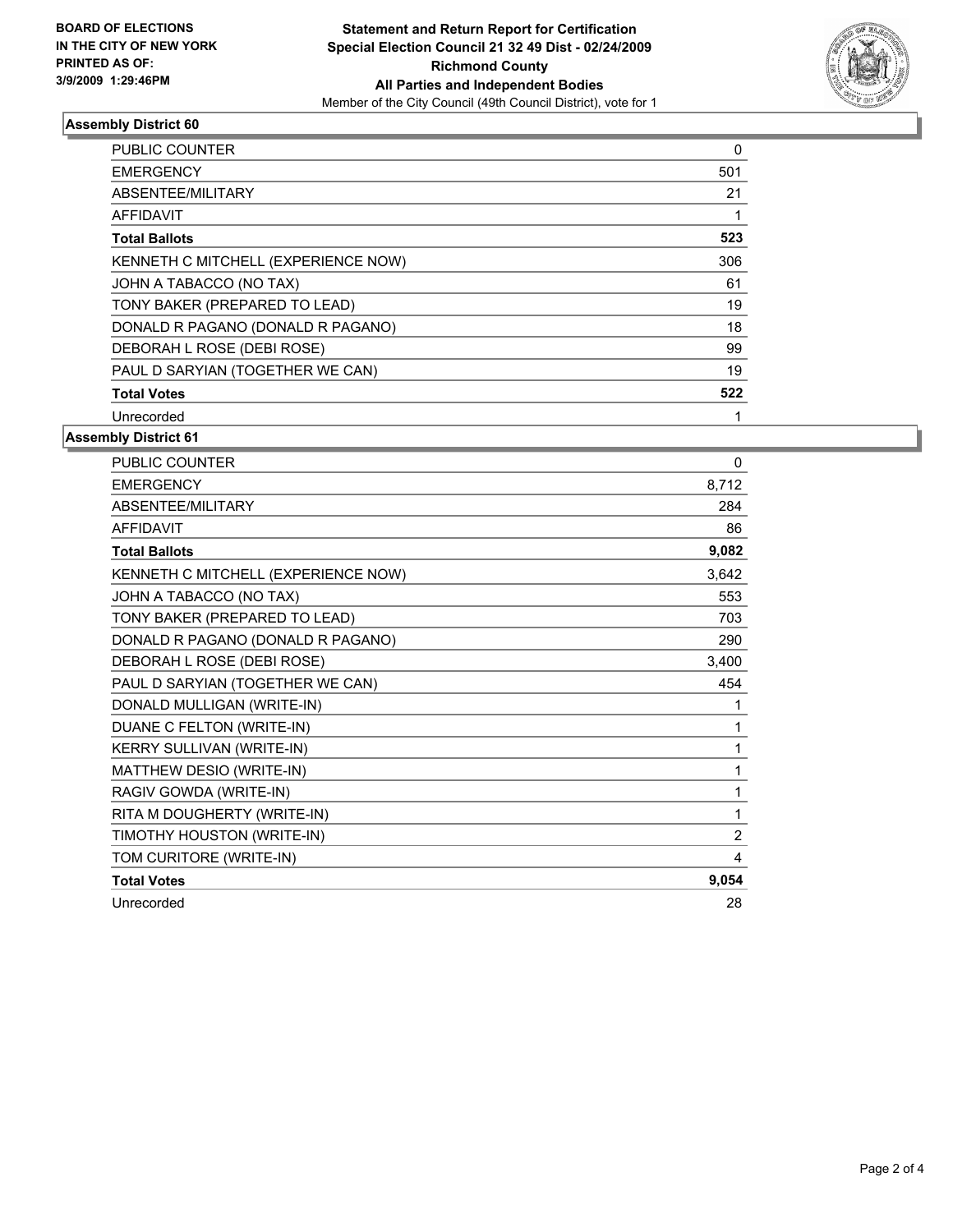

## **Assembly District 63**

| <b>PUBLIC COUNTER</b>               | 0     |
|-------------------------------------|-------|
| <b>EMERGENCY</b>                    | 1,506 |
| ABSENTEE/MILITARY                   | 87    |
| <b>AFFIDAVIT</b>                    | 3     |
| <b>Total Ballots</b>                | 1,596 |
| KENNETH C MITCHELL (EXPERIENCE NOW) | 544   |
| JOHN A TABACCO (NO TAX)             | 144   |
| TONY BAKER (PREPARED TO LEAD)       | 122   |
| DONALD R PAGANO (DONALD R PAGANO)   | 40    |
| DEBORAH L ROSE (DEBI ROSE)          | 652   |
| PAUL D SARYIAN (TOGETHER WE CAN)    | 90    |
| <b>Total Votes</b>                  | 1,592 |
| Unrecorded                          | 4     |